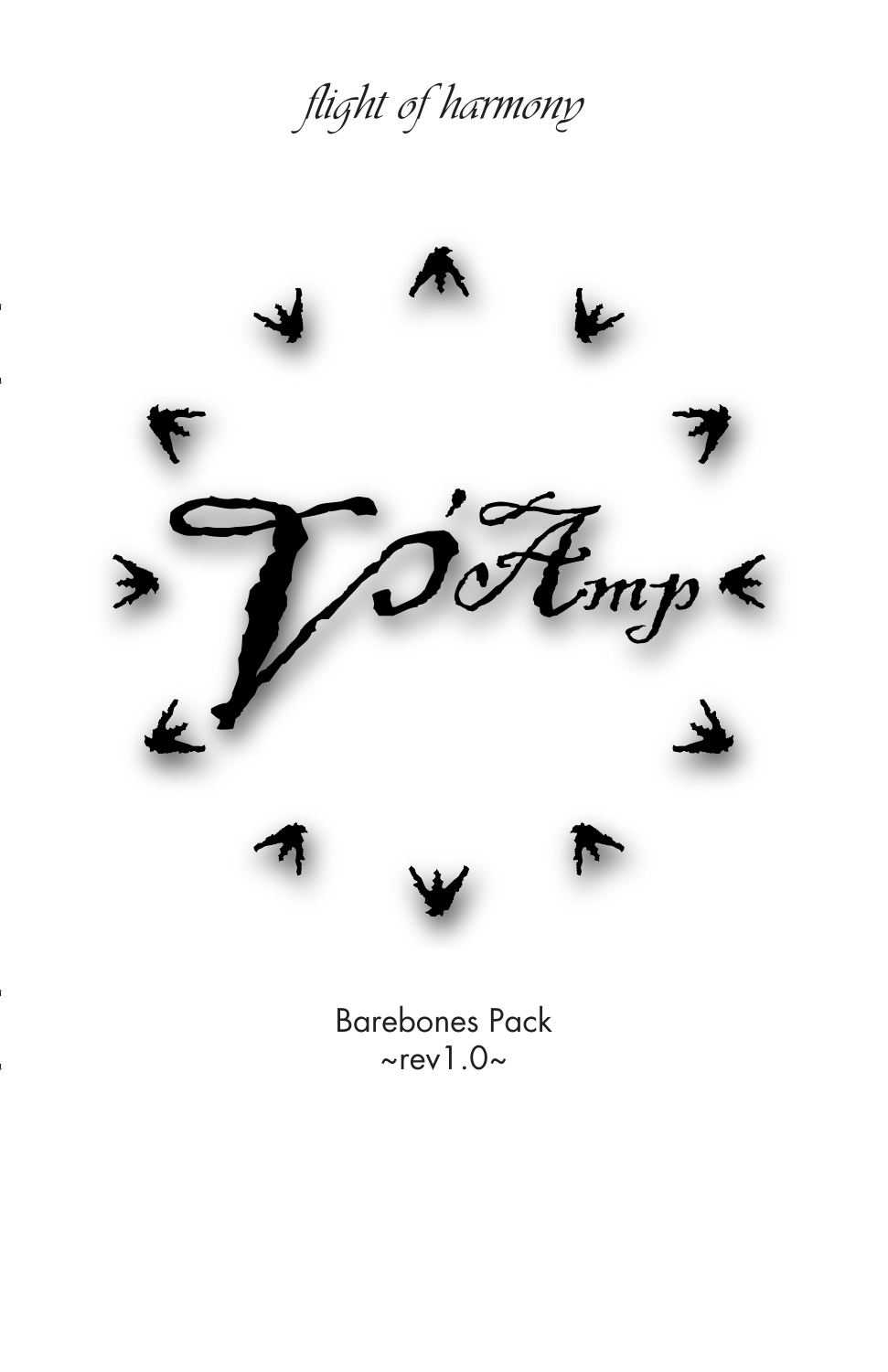

|   | Assembled V'Amp main PCB                       |
|---|------------------------------------------------|
|   | DC power connector - MTA156 4-pin (standard)   |
| 2 | Panel connectors - MTA100 7-pin                |
|   | B10k potentiometer + washer & panel nut (Mod1) |
| 4 | B100k potentiometers + washers & panel nuts    |
| 5 | Soft-touch T-18 knobs                          |
| 5 | $3.5$ mm phone jacks + knurled nuts            |

## **Specifications**

| Supply Voltage                     | ±12VDC <sup>1</sup>         |                        |
|------------------------------------|-----------------------------|------------------------|
| Supply Current (max draw @ ±12V)   | $I_{v_{+}} = 33 \text{ mA}$ | $I_v = -11 \text{ mA}$ |
| Max. Input Voltage ( $@ \pm 12V$ ) | $10V_{\text{p-p}}$          |                        |
| Max. Output Voltage                | $12V_{\text{p-p}}$          |                        |
| Input & Output (I/O) coupling      | A.C.                        |                        |
| Output Impedance                   | 1kO                         |                        |
| Control Voltage (CV) inputs        | $\pm V_{\text{supply}}$     |                        |
| CV input coupling                  | Direct                      |                        |
| CV input impedance                 | 47kO                        |                        |

<sup>1</sup> Has been tested and performs well with supply voltages from ±9VDC to ±15VDC.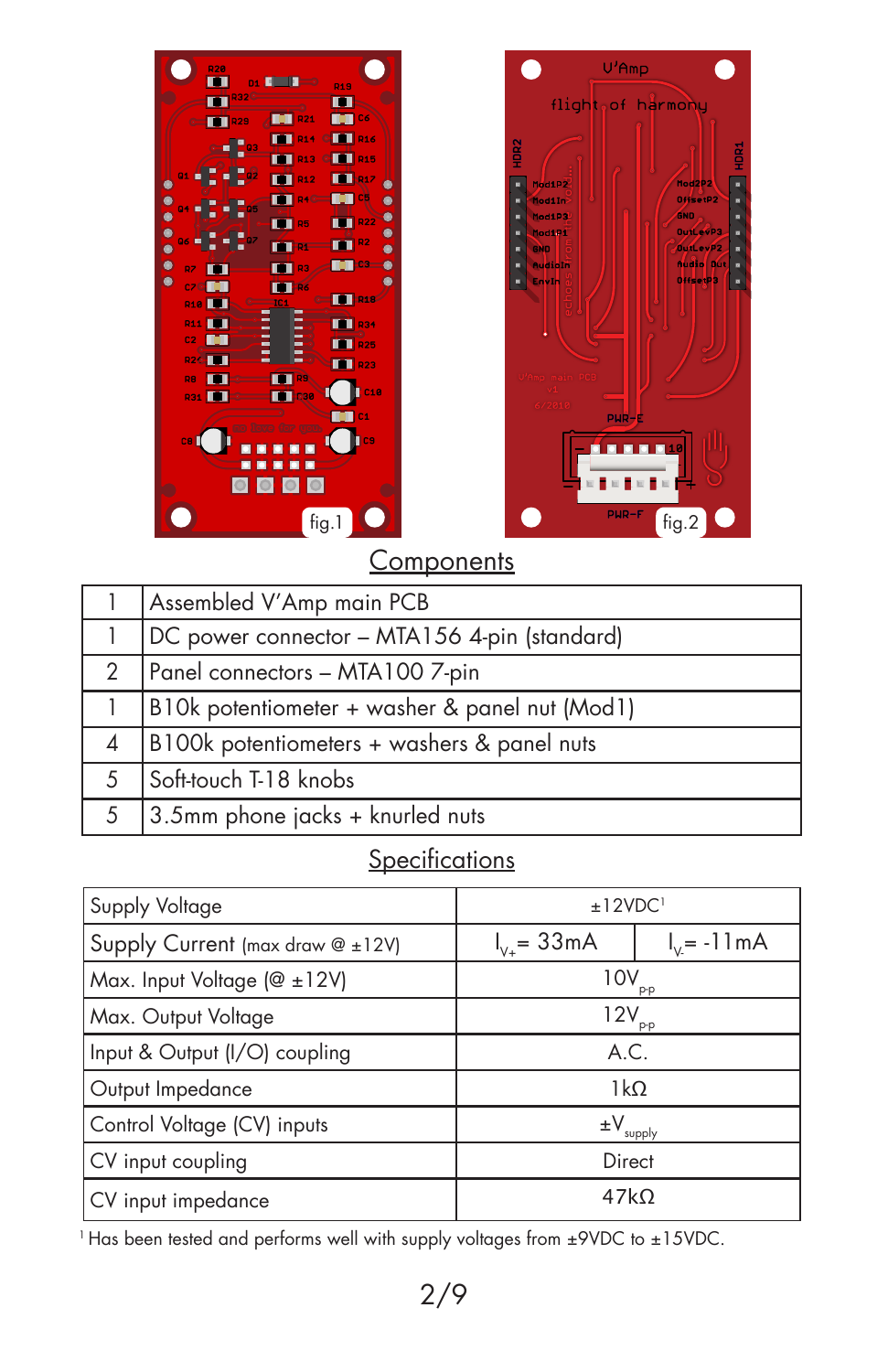### What is it?

 The V'Amp is a combined voltage-controlled amplifier (VCA) and ring modulator (A.K.A. ring "mod"), with a little bit extra. The effect of a VCA is known as amplitude modulation (AM), while a ring mod is a frequency mixer, an effect known as heterodyning.

Heterodyning takes two frequencies — traditionally known as the "carrier" and the "modulator" –– and mixes them, producing the frequencies that are sum and difference of these two at the output, i.e., if the carrier is 220Hz and the input is 400Hz, the sum frequency will be 620Hz and the difference frequency will be 180Hz. Ring modulation is used to generate non-harmonic (not an integer multiple of the base frequency  $-2x$ , 3s, etc.) frequencies, which are necessary for, say, metallic sounds like cymbals. A perfect heterodyning will have neither the carrier nor the modulator present in the output. While achievable on paper, this is extremely difficult to accomplish in reality, so some bleedthrough of one or the other (or both) is often present to some small degree.

 While typical ring mod devices are designed specifically for frequency mixing, the V'Amp allows you to not only change the degree of the mixing and the level of the bleedthrough, but can also be used as a VCA at the same time. The mixing can be varied from VCA (carrier only), into ring mod, then out of ring mod into inverting VCA (inverted carrier).

Mod1 is the modulator. Envelope and Mod2 should be thought of as VCA (AM) inputs, but separate. Envelope is a straight VCA control voltage (CV) input, while Mod2 is an attenuated/variable CV input.

The morphing of the Mod1 function is not fully controllable by CV and must be varied using the knob to access the full range of variation. However, experimentation has shown that a DC offset voltage applied to the Mod1 input can be used to voltage-control a small range of the function morphing.

As with all f(h) products, the V'Amp was engineered towards maximizing functionality while keeping cost as low as possible. If some aspects of the unit seem awkward, it is most likely due to this. The goal is to make unique, useful, enjoyable, and affordable instruments, not just hoover<sup>1</sup> out your bank account, so each module requires a little patience and experimentation before their secrets become apparent.

And remember: every instrument has its quirks and unexpected aspects, so RTFM<sup>2</sup> all the way through! Specific quirks are mentioned in the description of the particular feature they apply to, so please read this through before emailing!

<sup>1)</sup> Hoover is a company that manufactures vacuum cleaners.

<sup>2)</sup> RTFM = Read The F\*cking Manual!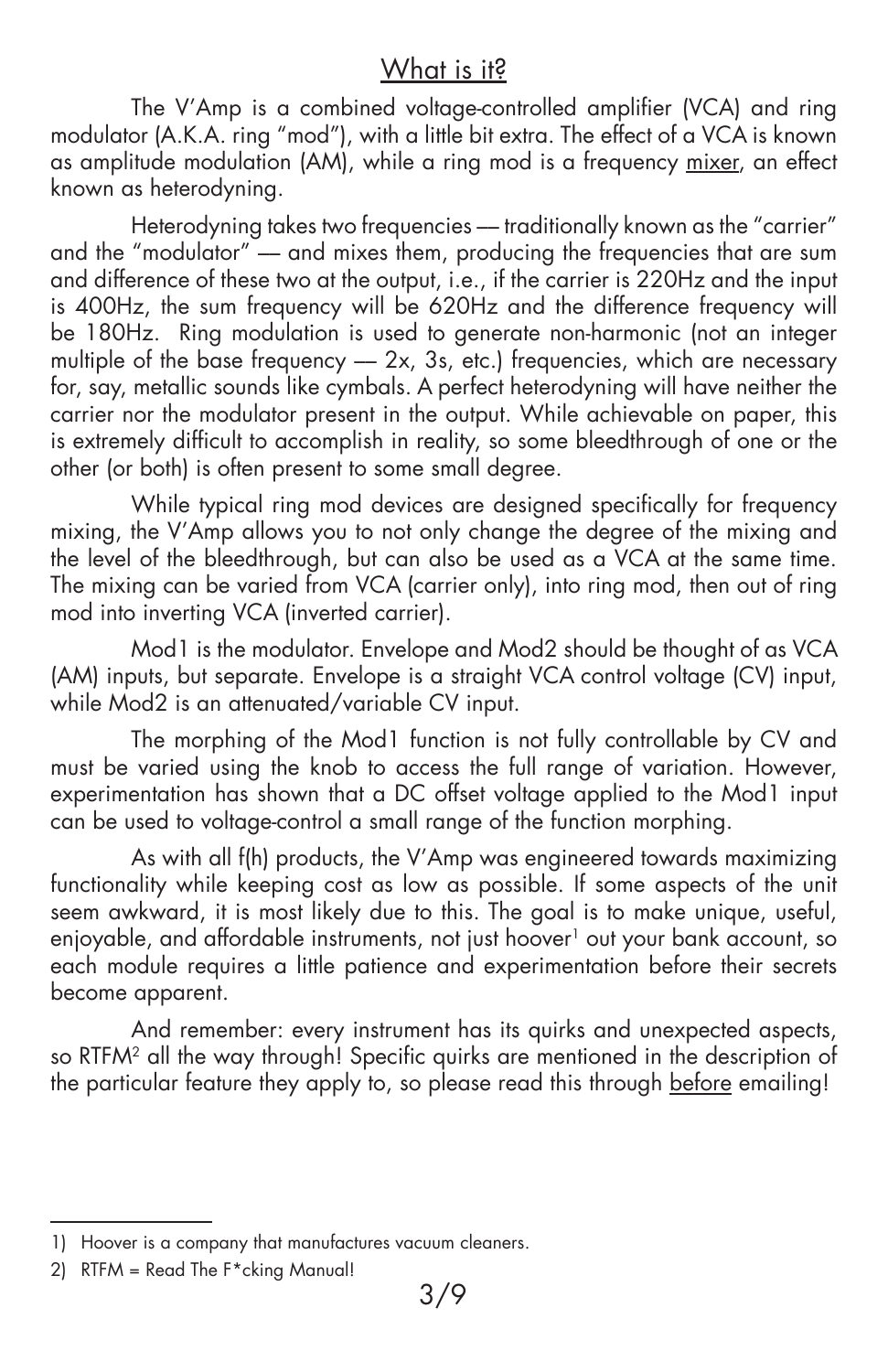# **Controls**

Mod1: This is the magic knob, controlling the frequency mixing as described in the introduction. Mod1 varies the amount that the Mod1 signal modulates the input signal, as well as controlling the polarity of the output: positive from 7:00 to 12:00, negative from 12:00 to 5:00.

Mod2: This is the Mod2 input attenuator control.

Offset: Think of this as an internal gain control. The Offset can be used to raise or lower the general level of the output signal, but it also can be used to fine-tune the interaction of the various CV inputs. Try it, you'll understand.

Input: This is the input level control. Just like a volume knob – clockwise increases level, counter-clockwise attenuates the signal level.

Output: Output level control. Acts the same as the Input control.

# Jacks

## **Inputs**

**Env in: Unattenuated VCA CV input.** 

Mod1: Modulator signal and/or CV input.

Mod2: Attenuated VCA CV input.

Input: Signal (or carrier) input.

# **Output**

Output: The output jack.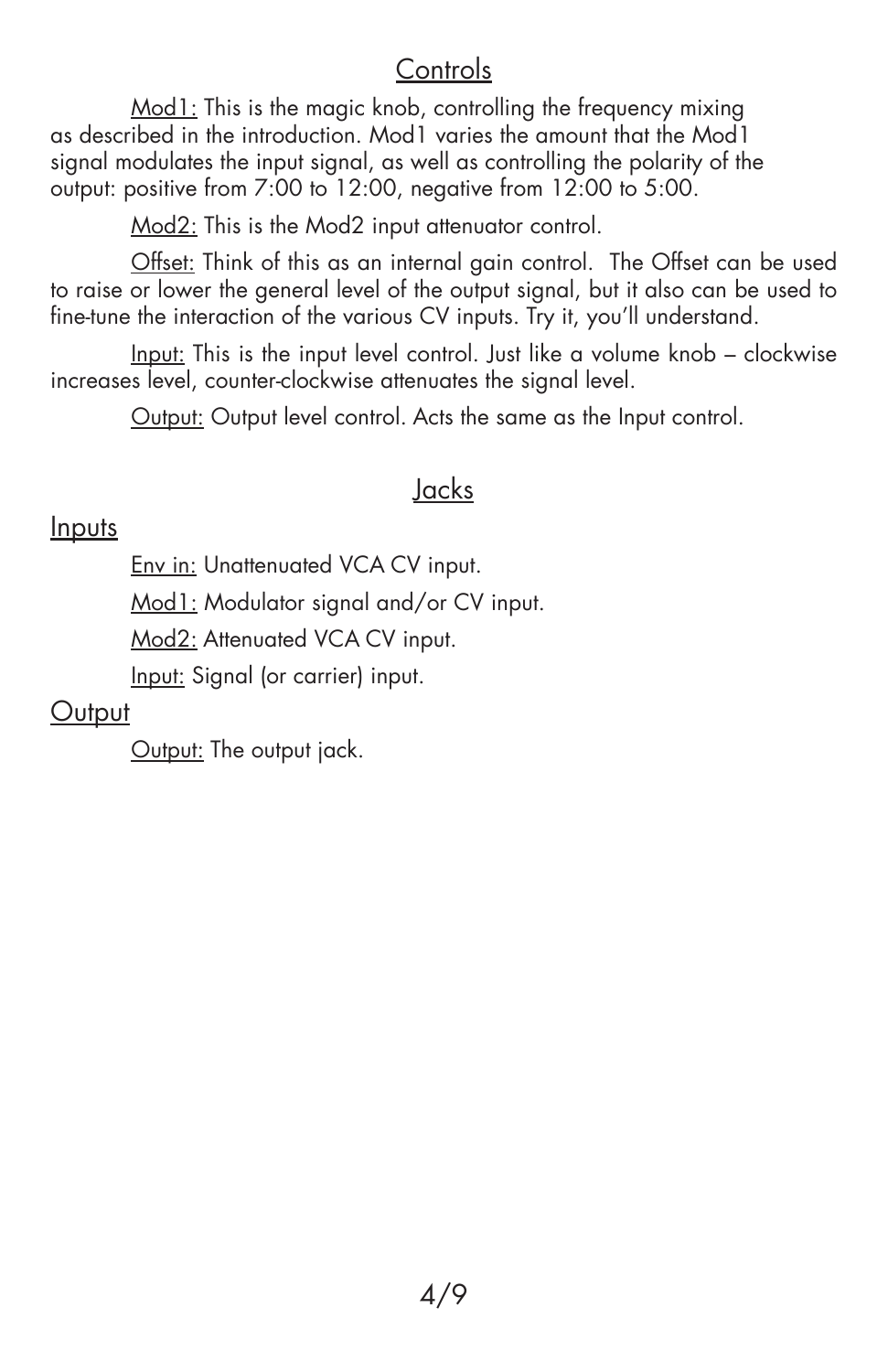

5/9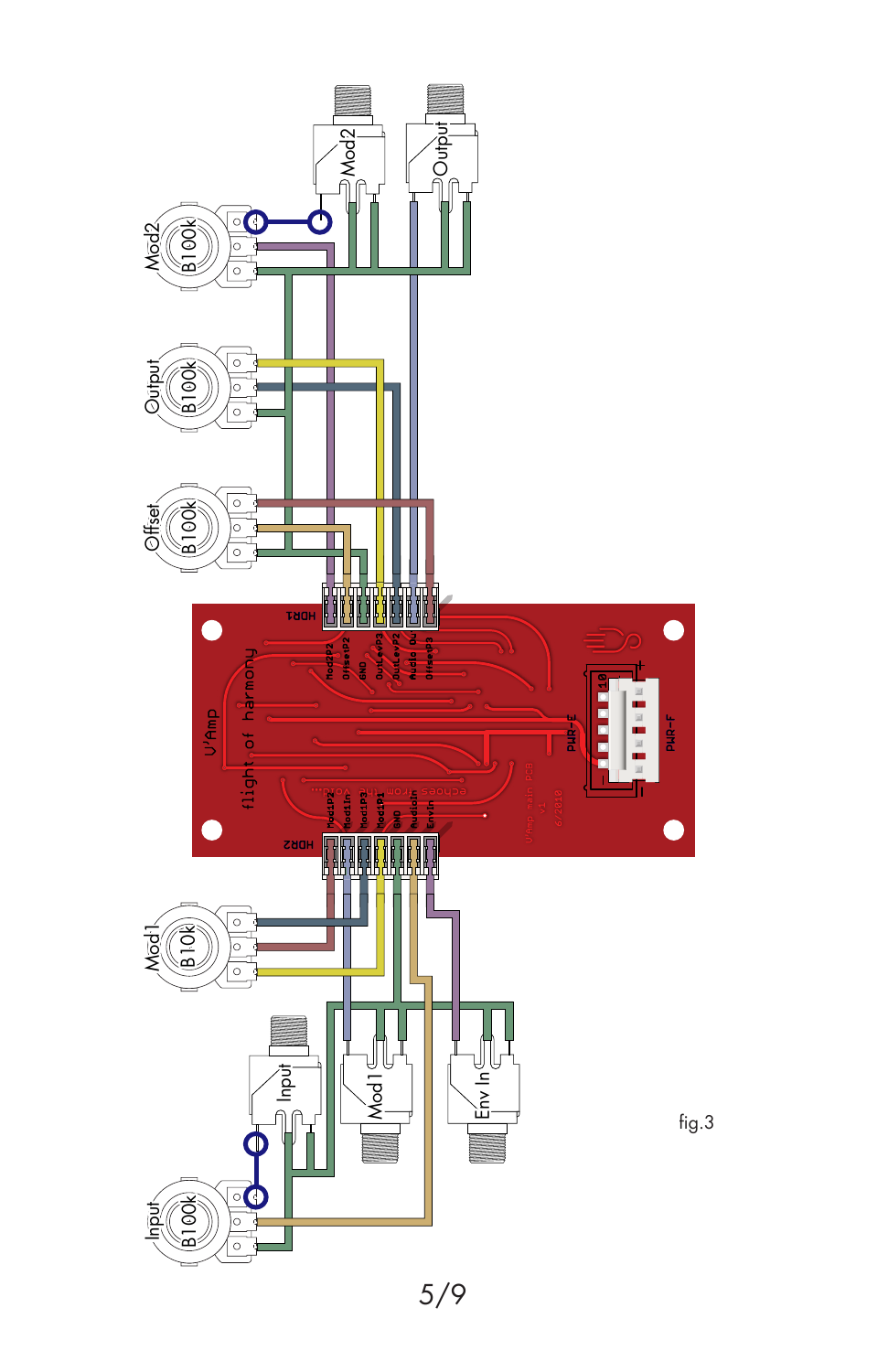

#### HDR2, top to bottom:

| Mod1P2              | Mod1 potentiometer wiper                  |
|---------------------|-------------------------------------------|
| Mod <sub>1</sub> In | Mod1 Jack signal                          |
| Mod <sub>1P3</sub>  | Mod 1 potentiometer terminal 3 (fully CW) |
| Mod1P1              | Mod1 potentiometer terminal 1 (fully CCW) |
| <b>GND</b>          | Common ground                             |
| Audioln             | Audio input jack signal                   |
| Envln               | Envelope input jack signal                |

#### HDR1, top to bottom:

| Mod2P2     | Mod2 potentiometer wiper                   |
|------------|--------------------------------------------|
| OffsetP2   | Offset potentiometer wiper                 |
| <b>GND</b> | Common ground                              |
| OutLevP3   | Output potentiometer terminal 3 (fully CW) |
| OutLevP2   | Output potentiometer wiper                 |
| Audio Out  | To output jack                             |
| OffsetP3   | Offset potentiometer terminal 3 (fully CW) |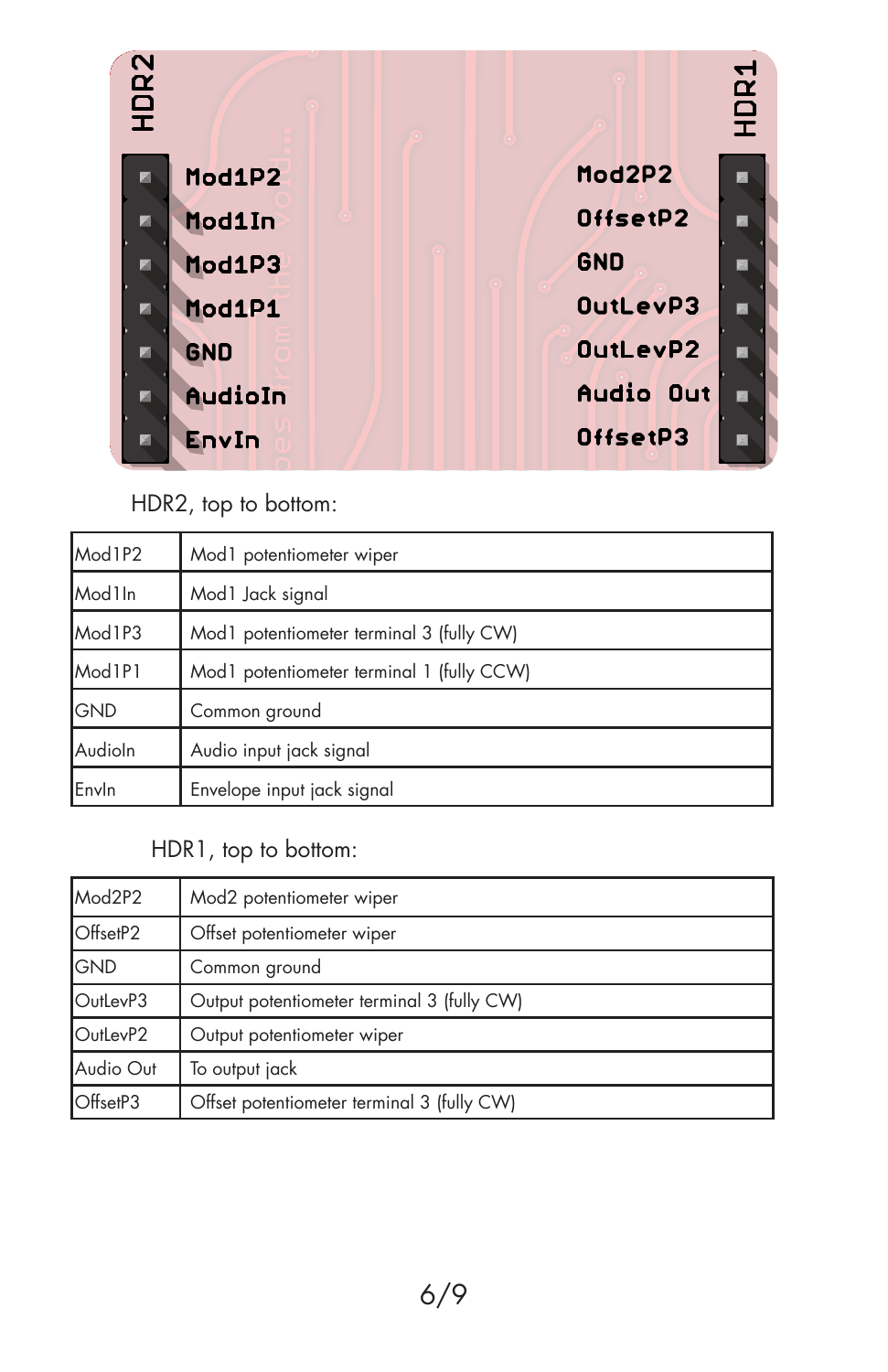# Mechanical template

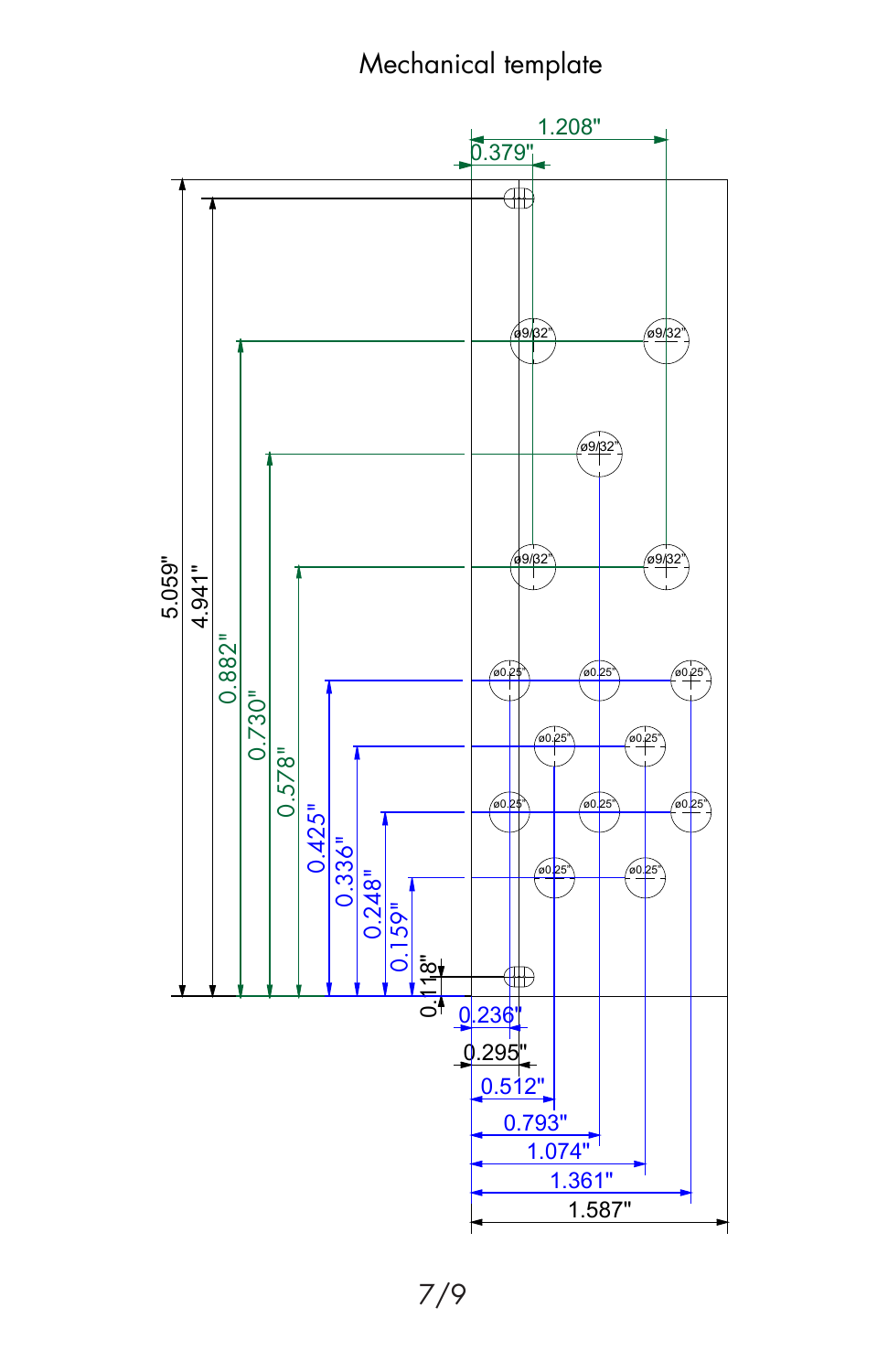# Graphic template